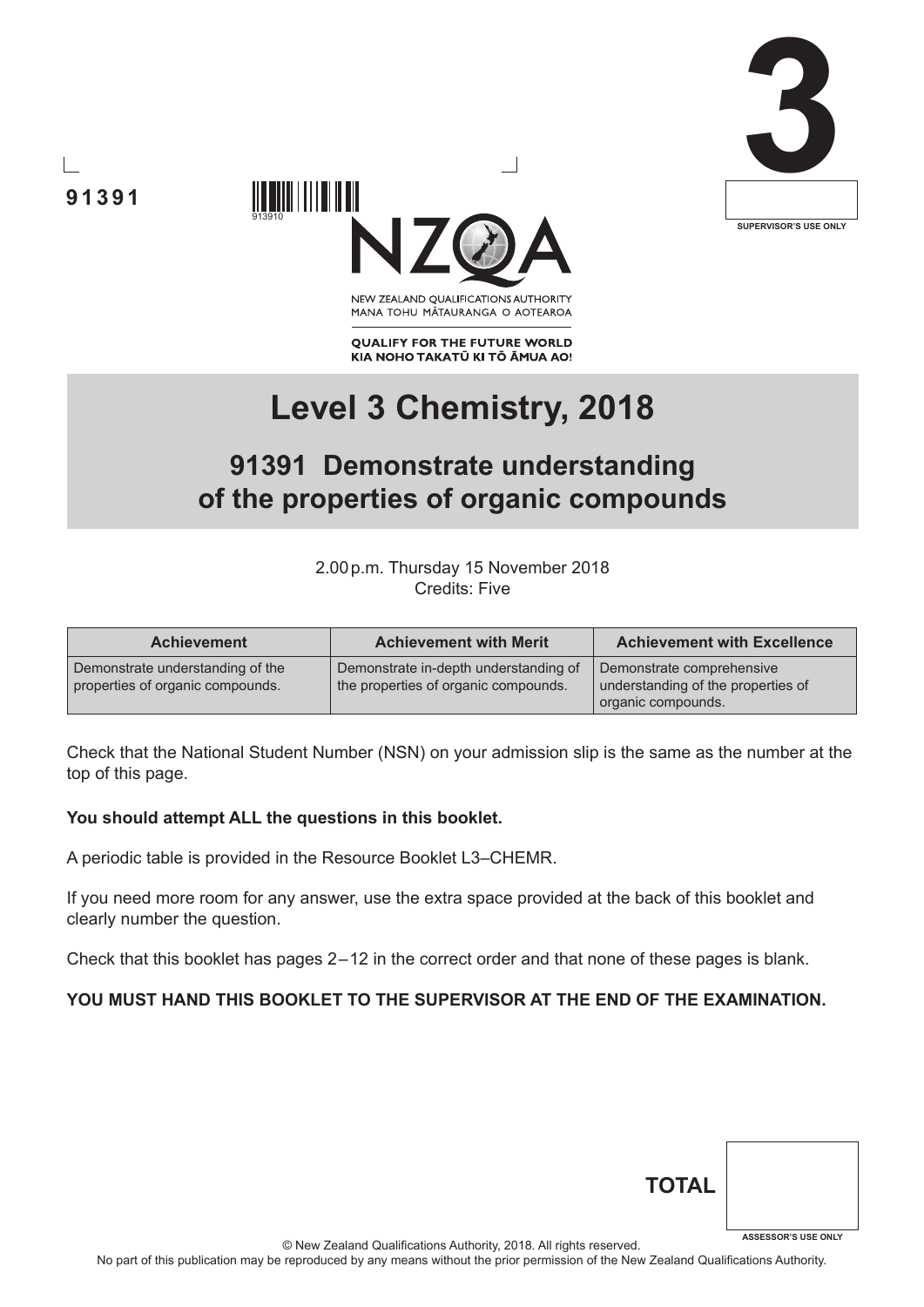#### **QUESTION ONE**

(a) Complete the table below to show either the structural formula or the IUPAC (systematic) name for each organic molecule.

2

| <b>Structural Formula</b>                                   | <b>IUPAC</b> (systematic) name |
|-------------------------------------------------------------|--------------------------------|
| CI<br>CH <sub>3</sub> -CH-CH <sub>2</sub> -C <sup>2</sup> O |                                |
| $CH_3$ – $CH_2$ – $CH_2$ – $CH_2$ – $CH_3$                  |                                |
|                                                             | 4-methylhexanal                |
|                                                             | propanamide                    |

(b) Three bottles, each containing a different colourless liquid, have been incorrectly labelled. The three colourless liquids are known to be:

| pentanal    | $CH3CH2CH2CH2CHO$                         |
|-------------|-------------------------------------------|
| pentan-1-ol | $CH3CH2CH2CH2CH2OH$                       |
|             | pentanoyl chloride $CH_3CH_2CH_2CH_2COCl$ |

Develop a procedure to identify each of the three colourless liquids using only the following reagents:

- water
- Tollens' reagent
- acidified potassium dichromate,  $H^+/K_2Cr_2O_7$ .

Your procedure should include:

- observations linked to the species involved
- the type of reaction occurring
- structural formulae of any organic products.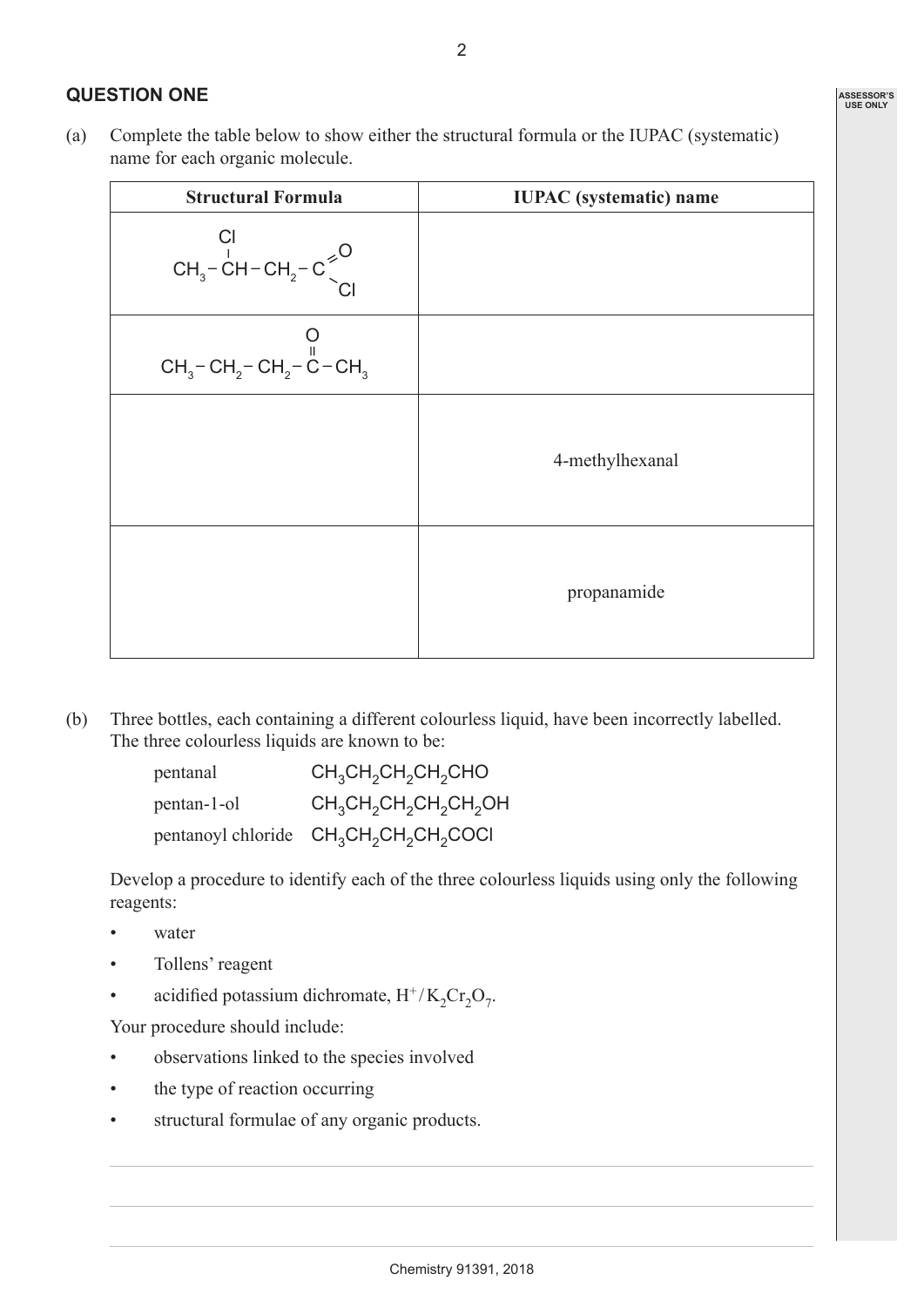| <b>ASSESSOR'S</b> |
|-------------------|
| <b>USE ONLY</b>   |

 $\mathbf{r}$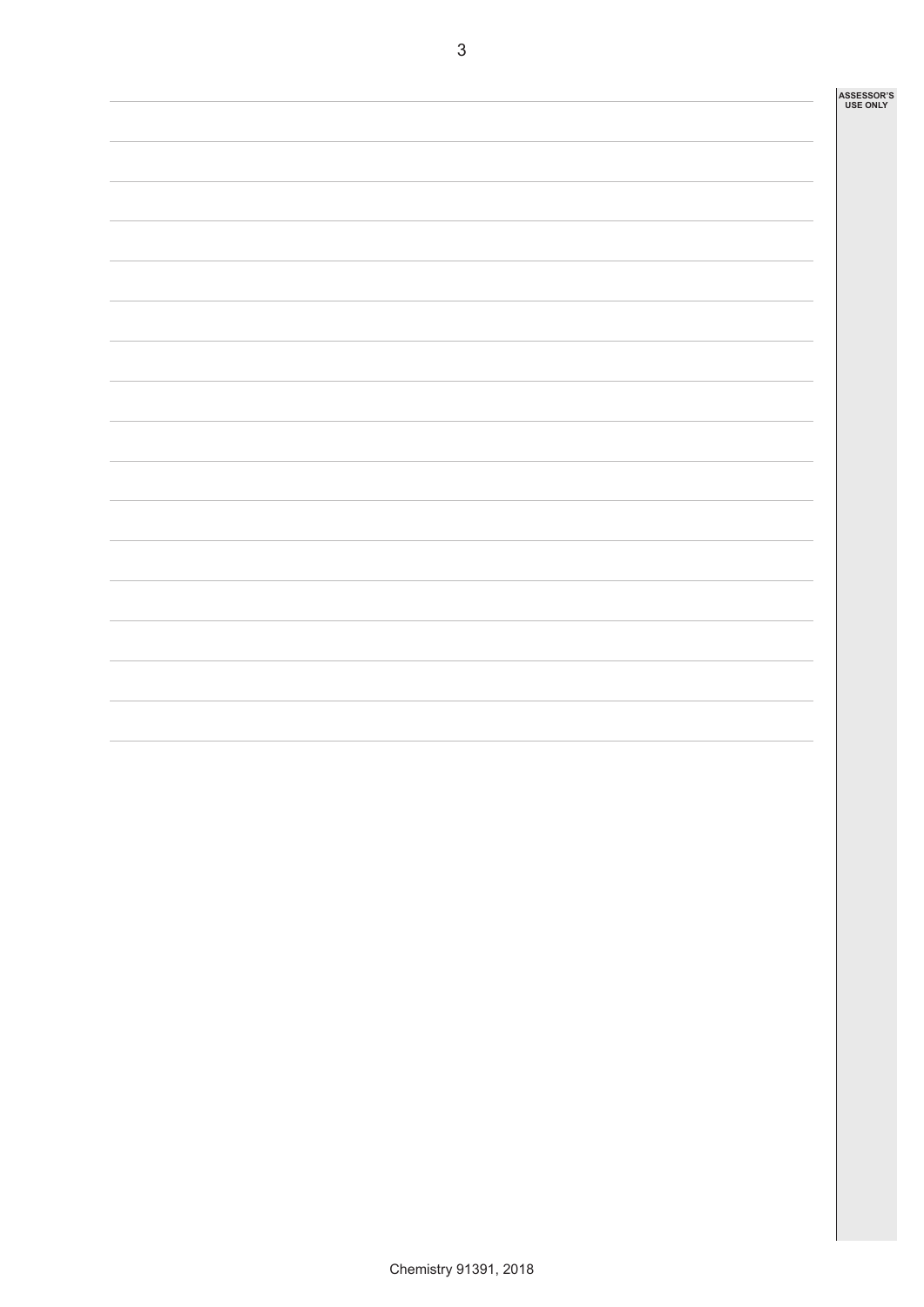$\overline{A}$ 

**ASSESSOR'S USE ONLY**

- (c) Unknown X has the molecular formula  $C_A H_8O_3$  and undergoes the following reactions:
	- It reacts with sodium carbonate solution to release carbon dioxide gas.
	- When  $X$  is heated with acidified potassium dichromate, the colour changes from orange to green, but the product does not react with Benedict's solution.
	- X undergoes an elimination reaction with concentrated sulfuric acid to produce two organic products.

Based on the information above, draw the structural formula of Unknown X.

Justify your structural formula of X, including:

- structural formulae of any organic products
- an explanation of any major and minor products.

Structural formula for Unknown X: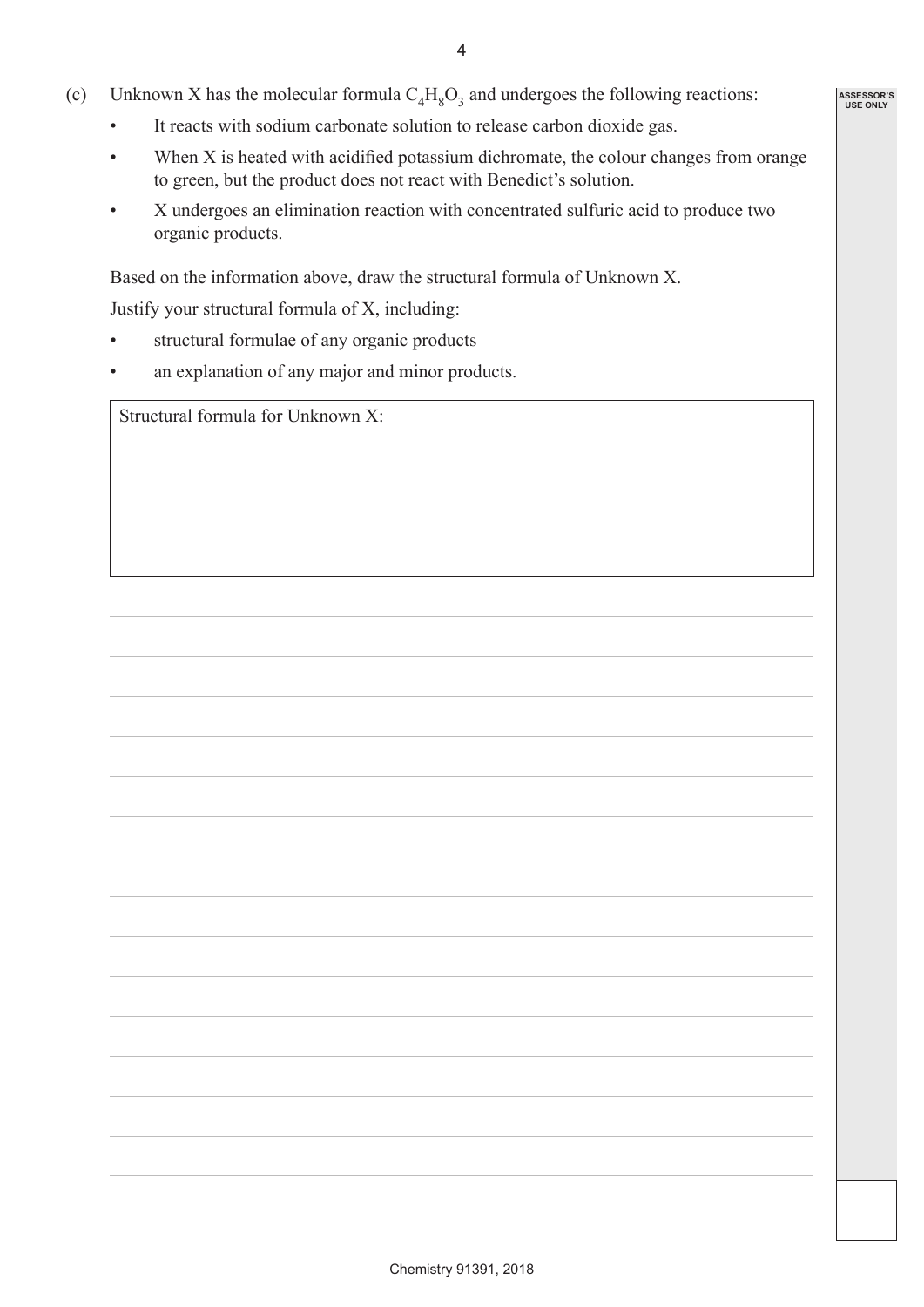#### **QUESTION TWO**

(a) The structural formula of 2,3-dihydroxypropanal, more commonly known as glyceraldehyde, is shown below.

$$
H \setminus C^{\neq 0}
$$
\n
$$
H - C - OH
$$
\n
$$
CH_2OH
$$

Glyceraldehyde can exist as enantiomers (optical isomers).

(i) Draw the enantiomers of glyceraldehyde in the box below.

(ii) Explain why glyceraldehyde can exist as enantiomers.

(iii) How could the two enantiomers of glyceraldehyde be distinguished? Explain your answer.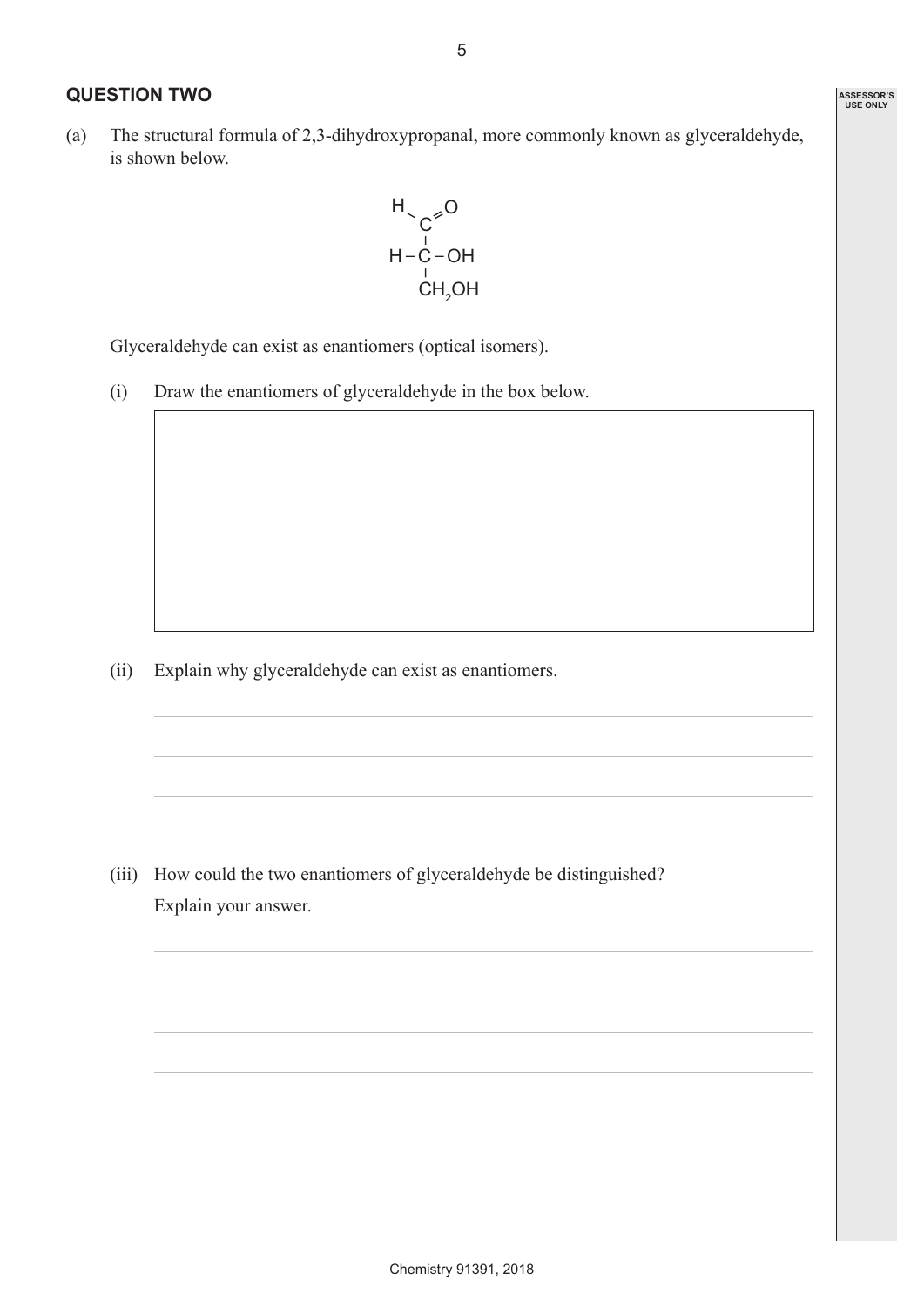**ASSESSOR'S USE ONLY**

(b) Dipeptides are made from two amino acids joined by an amide (peptide) bond. The dipeptide shown below is made from glycine and alanine:



- (i) Circle the amide (peptide) bond.
- (ii) Compare and contrast the acidic and basic hydrolysis of the above dipeptide. Your answer should include:
	- an explanation of the hydrolysis reaction
	- structural formulae of the products formed when the dipeptide undergoes acidic and basic hydrolysis, in the two boxes provided.

Acidic hydrolysis:

Basic hydrolysis: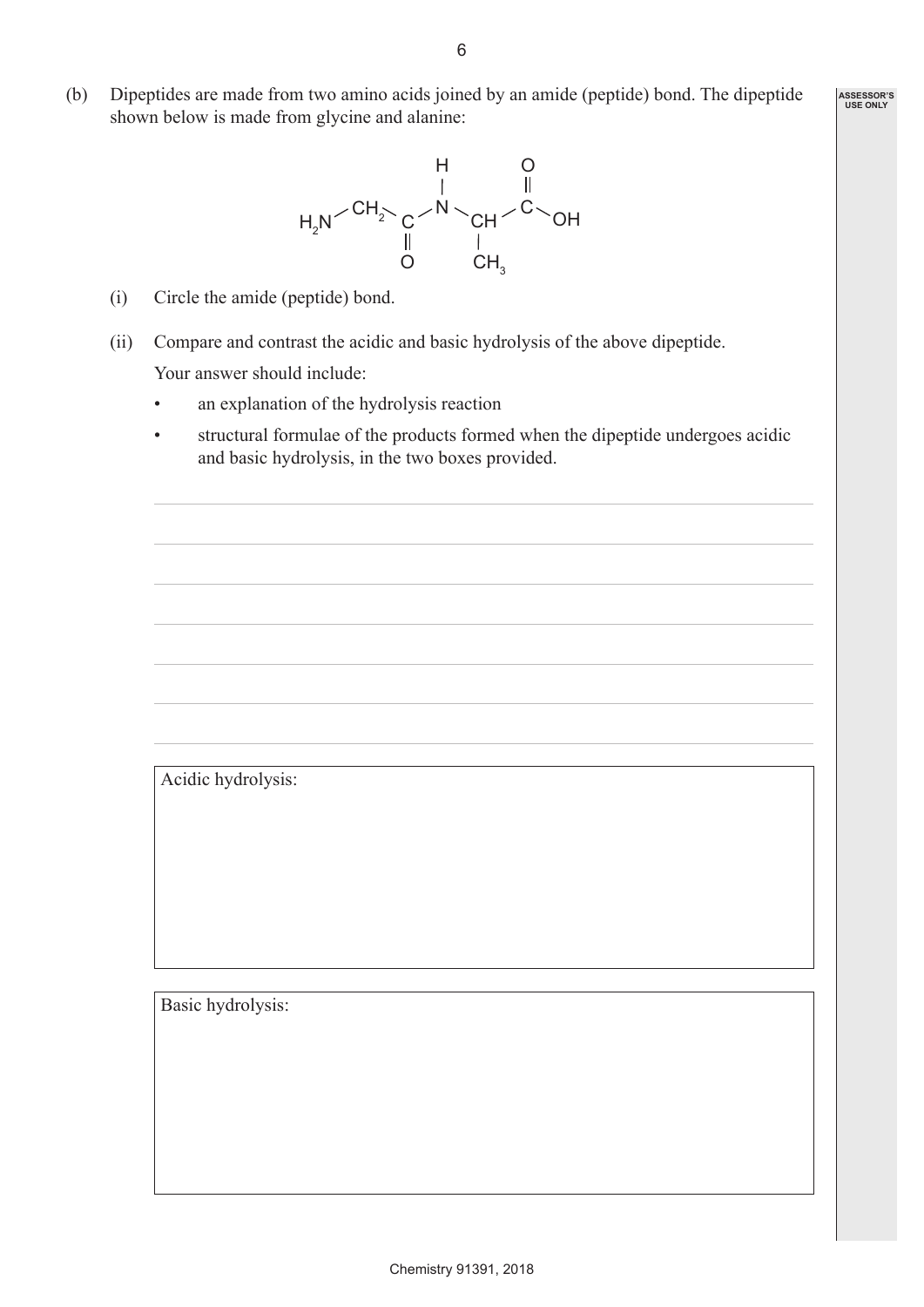**ASSESSOR'S USE ONLY**

(c) The structural formula of butanal is:

$$
CH_3 - CH_2 - CH_2 - C \leq D
$$

Devise a reaction scheme to convert butanal into butanone.

For each step include:

- the reagents and conditions
- structural formula of the organic product after each step.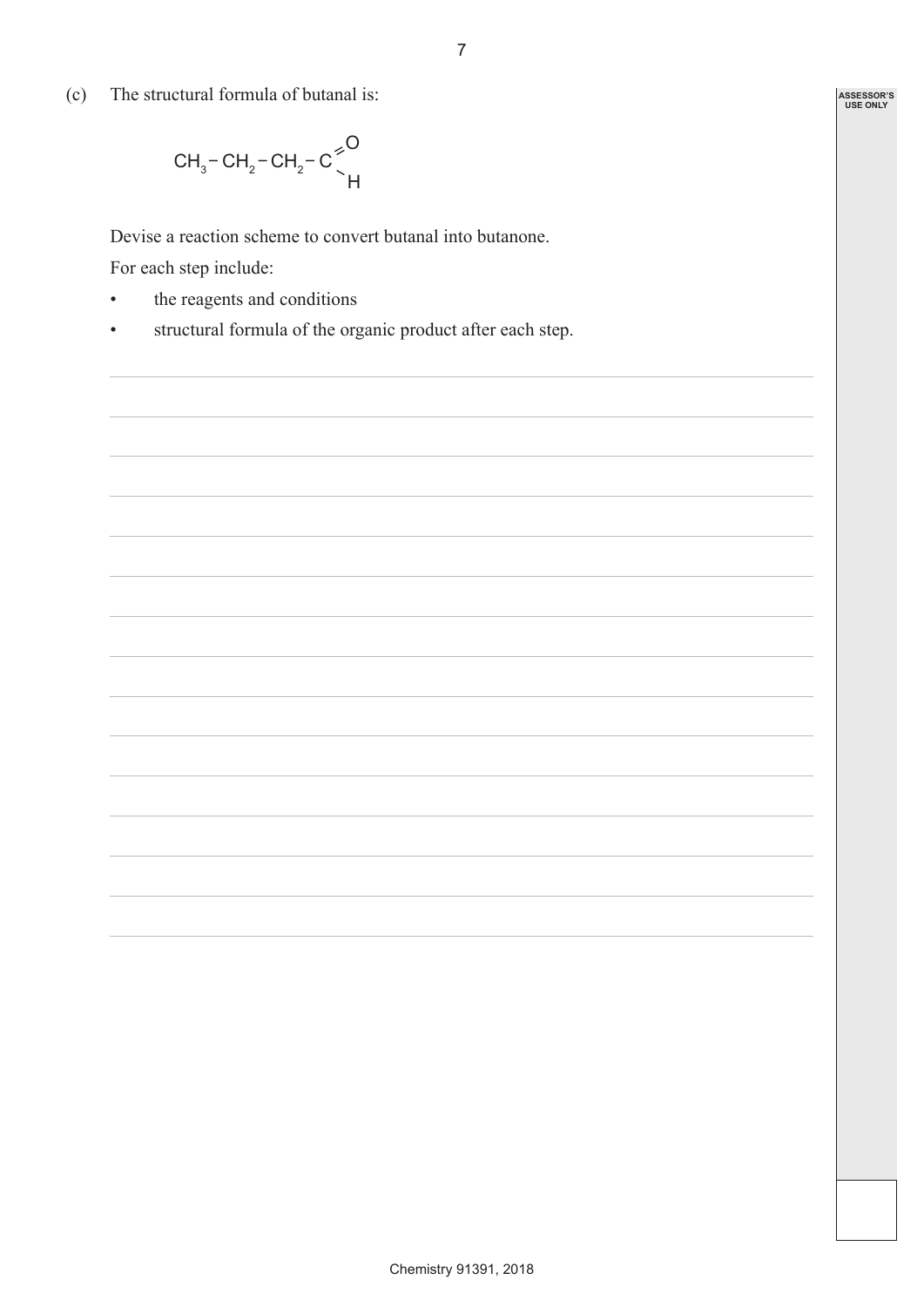#### **QUESTION THREE**

Glycolic acid can be used to make polyglycolic acid (PGA), a polyester used to make dissolvable stitches. The structure of glycolic acid is shown below:

 $HO - CH<sub>2</sub> - COOH$ 

(a) (i) In the box below, draw a section of the PGA polymer chain to show THREE repeating units.

(ii) Identify and explain the type of reaction occurring in the formation of PGA.

- (b) Many organic synthesis reactions are heated under reflux.
	- (i) In the box below, draw the structural formula and name the ester formed from heating ethanol and butanoic acid under reflux in the presence of concentrated sulfuric acid.

|                                                                       | Name: |
|-----------------------------------------------------------------------|-------|
| $CH3CH2OH$<br>ethanol                                                 |       |
| CH <sub>3</sub> CH <sub>2</sub> CH <sub>2</sub> COOH<br>butanoic acid |       |

**ASSESSOR'S USE ONLY**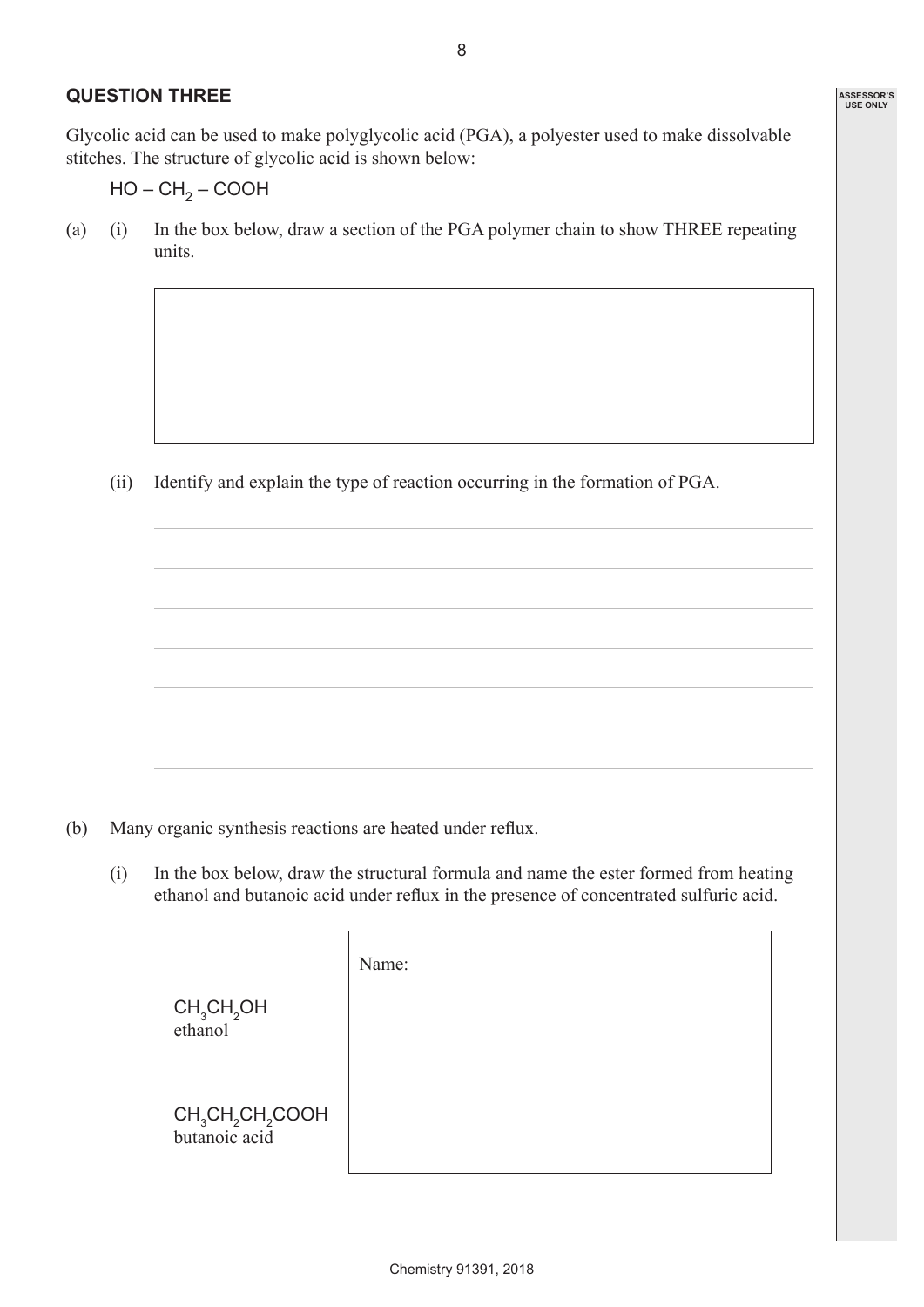(ii) From the diagrams below, give the number of the apparatus used for heating under reflux.

### **ASSESSOR'S USE ONLY**



(iii) Outline the advantages of heating under reflux in the preparation of the ester in part (i).

(iv) From the diagrams above, give the number of the apparatus and explain the process that could be used to purify (separate) the ester in part (i) from the reaction mixture.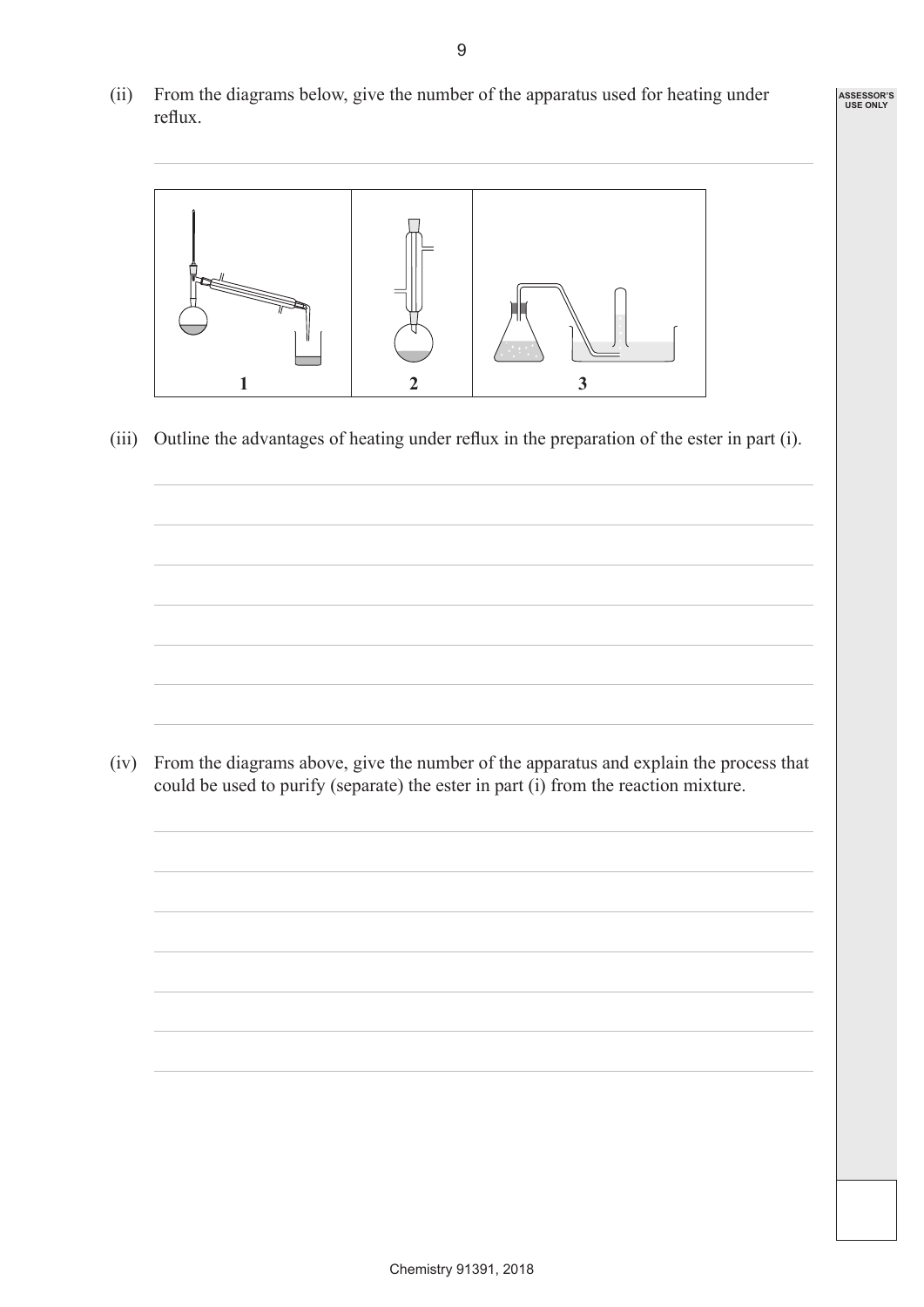| <b>QUESTION<br/>NUMBER</b> |  | Extra space if required.<br>Write the question number(s) if applicable. |  | ASSESSOR'S<br>USE ONLY |
|----------------------------|--|-------------------------------------------------------------------------|--|------------------------|
|                            |  |                                                                         |  |                        |
|                            |  |                                                                         |  |                        |
|                            |  |                                                                         |  |                        |
|                            |  |                                                                         |  |                        |
|                            |  |                                                                         |  |                        |
|                            |  |                                                                         |  |                        |
|                            |  |                                                                         |  |                        |
|                            |  |                                                                         |  |                        |
|                            |  |                                                                         |  |                        |
|                            |  |                                                                         |  |                        |
|                            |  |                                                                         |  |                        |
|                            |  |                                                                         |  |                        |
|                            |  |                                                                         |  |                        |
|                            |  |                                                                         |  |                        |
|                            |  |                                                                         |  |                        |
|                            |  |                                                                         |  |                        |
|                            |  |                                                                         |  |                        |
|                            |  |                                                                         |  |                        |
|                            |  |                                                                         |  |                        |
|                            |  |                                                                         |  |                        |
|                            |  |                                                                         |  |                        |
|                            |  |                                                                         |  |                        |
|                            |  |                                                                         |  |                        |
|                            |  |                                                                         |  |                        |
|                            |  |                                                                         |  |                        |
|                            |  |                                                                         |  |                        |

10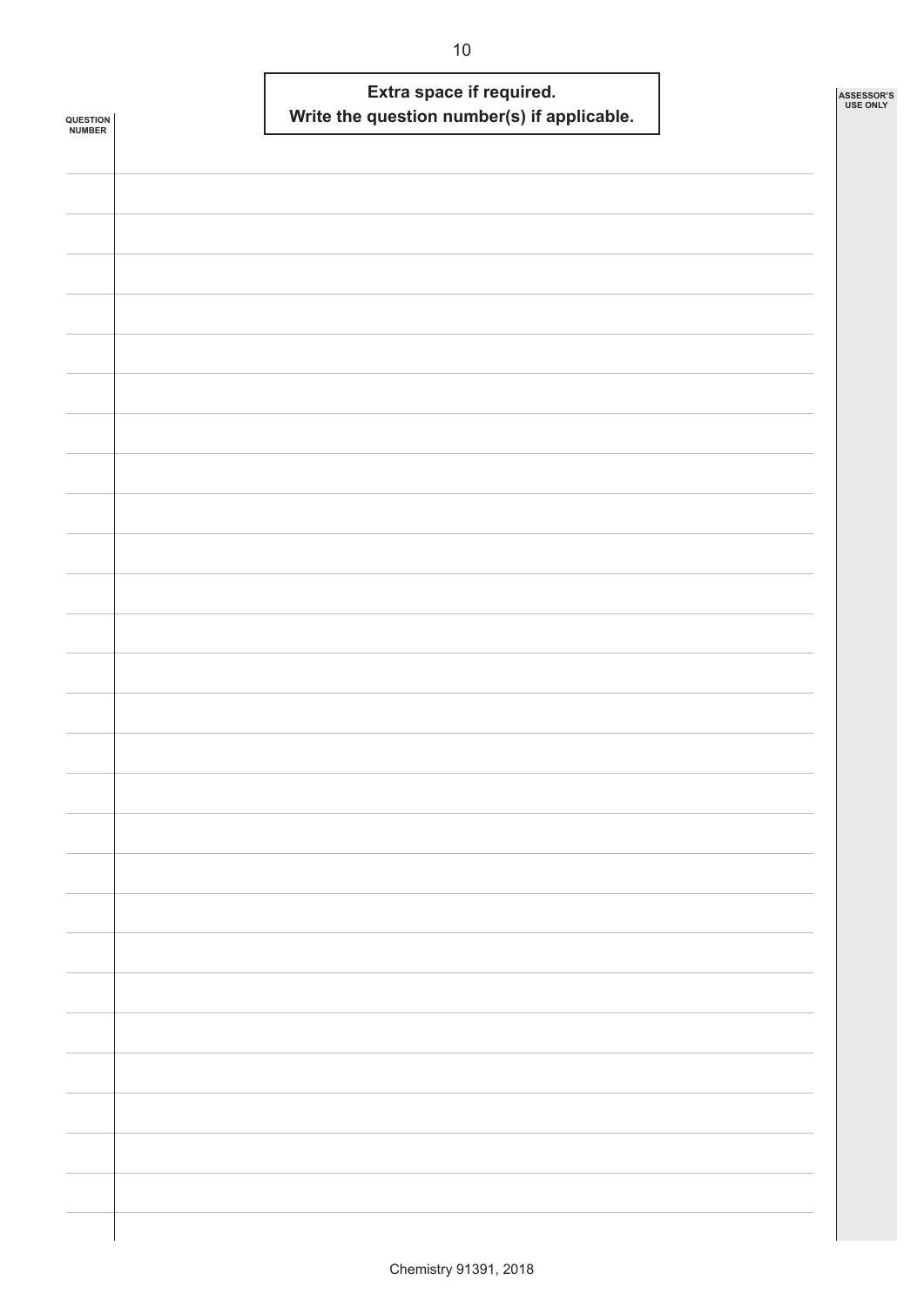| <b>QUESTION<br/>NUMBER</b> | Extra space if required.<br>Write the question number(s) if applicable. | ASSESSOR'S<br><b>USE ONLY</b> |
|----------------------------|-------------------------------------------------------------------------|-------------------------------|
|                            |                                                                         |                               |
|                            |                                                                         |                               |
|                            |                                                                         |                               |
|                            |                                                                         |                               |
|                            |                                                                         |                               |
|                            |                                                                         |                               |
|                            |                                                                         |                               |
|                            |                                                                         |                               |
|                            |                                                                         |                               |
|                            |                                                                         |                               |
|                            |                                                                         |                               |
|                            |                                                                         |                               |
|                            |                                                                         |                               |
|                            |                                                                         |                               |